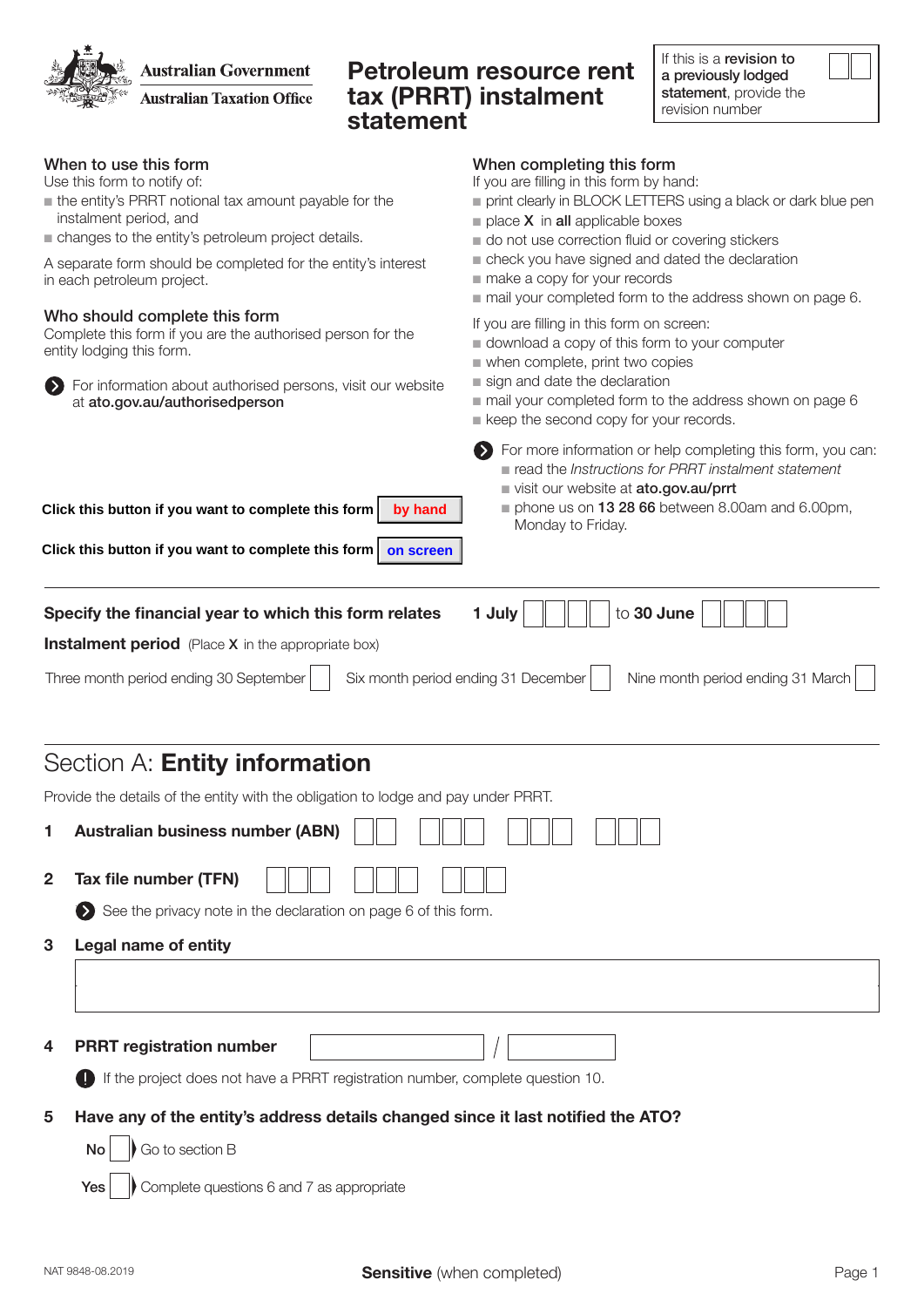### 6 Entity's main business location or address for PRRT

This must be a street address, for example, 123 Smith St.

| Suburb/town                                                                                                                                          |  | State/territory  | Postcode         |
|------------------------------------------------------------------------------------------------------------------------------------------------------|--|------------------|------------------|
| Country if other than Australia                                                                                                                      |  | (Australia only) | (Australia only) |
|                                                                                                                                                      |  |                  |                  |
|                                                                                                                                                      |  |                  |                  |
|                                                                                                                                                      |  |                  |                  |
|                                                                                                                                                      |  |                  |                  |
| <b>Entity's postal address for PRRT</b><br>If the entity's postal address is the same as its business address, place $X$ in this box.<br>Suburb/town |  | State/territory  | Postcode         |

## Section B: Details of petroleum project

8 Have the entity's petroleum project or combined petroleum project details changed since it last notified the ATO?

If you did not provide a PRRT registration number at question 4, complete question 10.

Yes  $\mathsf{No}$   $\mathsf{No}$  Go to section C

#### 9 Previous project details

Previous project name

Place X in the appropriate box and provide the relevant project reference number. If the project has undergone more than one change since the entity last notified the ATO, provide all applicable previous project reference numbers.

| Exploration permit<br>Permit number    |                                                                                                                                                           |  |
|----------------------------------------|-----------------------------------------------------------------------------------------------------------------------------------------------------------|--|
| Retention lease<br>Lease number        |                                                                                                                                                           |  |
| Production licence<br>Licence number   |                                                                                                                                                           |  |
|                                        | If the interest is in the North West Shelf project or Bass Strait project,<br>place $X$ in the production licence box and leave the licence number blank. |  |
| Combined project<br>Certificate number |                                                                                                                                                           |  |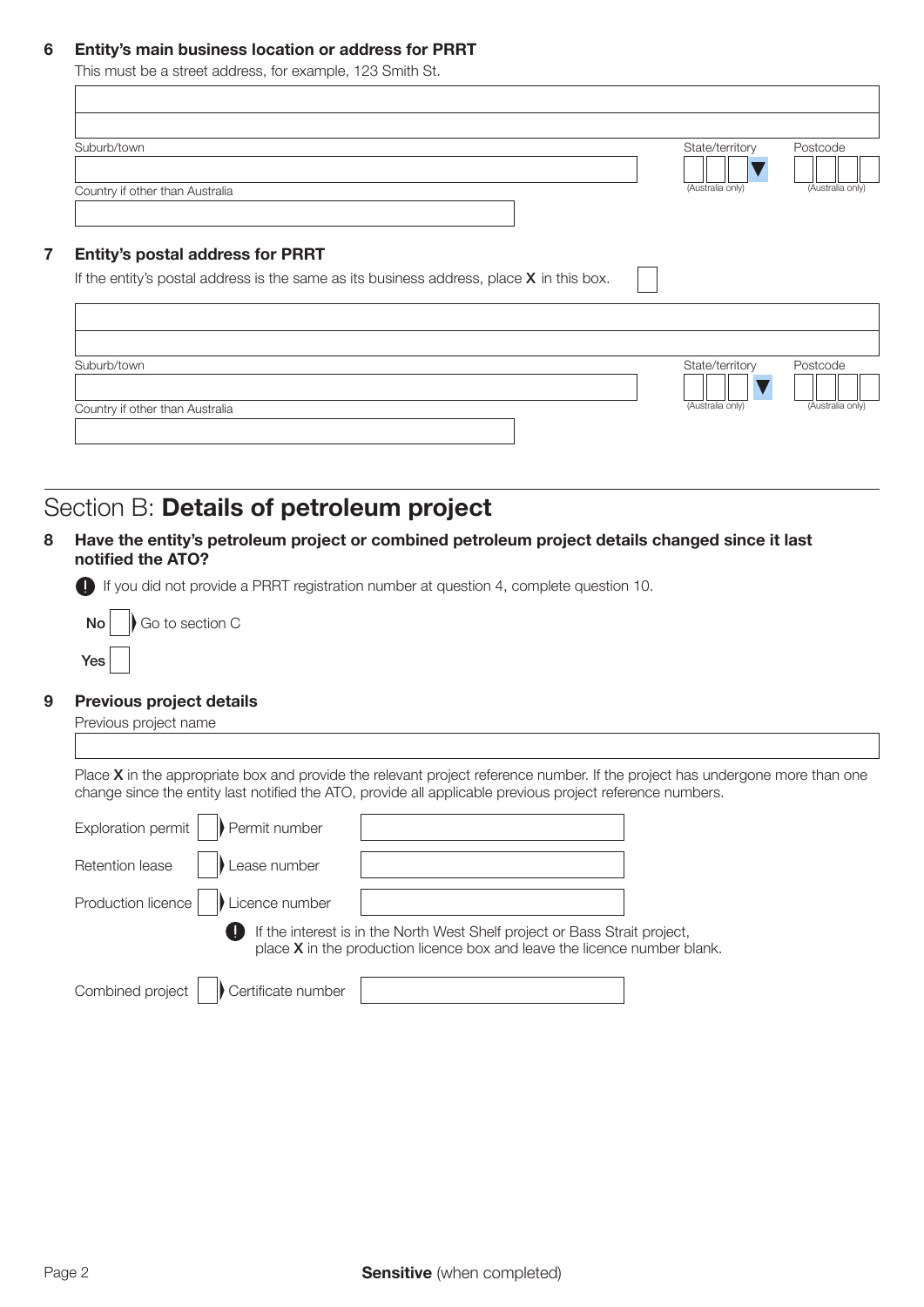### 10 Current project details

| <b>Current project details</b><br>Current project name                                                                                                                                                                                                                                                                       |                                       |  |  |  |
|------------------------------------------------------------------------------------------------------------------------------------------------------------------------------------------------------------------------------------------------------------------------------------------------------------------------------|---------------------------------------|--|--|--|
|                                                                                                                                                                                                                                                                                                                              |                                       |  |  |  |
| Place $X$ in the appropriate box and provide the relevant project reference number and date of issue.                                                                                                                                                                                                                        |                                       |  |  |  |
| Production licence<br>Combined project                                                                                                                                                                                                                                                                                       |                                       |  |  |  |
| Production licence or<br>combination certificate number                                                                                                                                                                                                                                                                      | Year<br>Day<br>Month<br>Date of issue |  |  |  |
| If the interest is in the North West Shelf project or Bass Strait project, place X in the production licence box<br>and leave the production licence number and date of issue blank.                                                                                                                                         |                                       |  |  |  |
| Additional production licence details                                                                                                                                                                                                                                                                                        |                                       |  |  |  |
| If the interest is in the North West Shelf project or Bass Strait project, or is a combined project, and you have not previously<br>notified the ATO of the relevant production licences, provide the details of all production licences for the entity's interest in the<br>petroleum project.                              |                                       |  |  |  |
| If the interest is in the North West Shelf project or Bass Strait project, or is a combined project, and details of the relevant<br>production licences have changed since you notified the ATO, provide the details of all added and surrendered production<br>licences for the entity's interest in the petroleum project. |                                       |  |  |  |
| 1 Production licence number                                                                                                                                                                                                                                                                                                  | Day<br>Month<br>Year<br>Date of issue |  |  |  |
| If the production licence details have changed:<br>Added                                                                                                                                                                                                                                                                     | Surrendered                           |  |  |  |
| 2 Production licence number                                                                                                                                                                                                                                                                                                  | Day<br>Month<br>Year<br>Date of issue |  |  |  |
| Added<br>If the production licence details have changed:                                                                                                                                                                                                                                                                     | Surrendered                           |  |  |  |
| 3 Production licence number                                                                                                                                                                                                                                                                                                  | Day<br>Month<br>Year<br>Date of issue |  |  |  |
| Added<br>If the production licence details have changed:                                                                                                                                                                                                                                                                     | Surrendered                           |  |  |  |
| 4 Production licence number                                                                                                                                                                                                                                                                                                  | Day<br>Month<br>Year<br>Date of issue |  |  |  |
| If the production licence details have changed:<br>Added                                                                                                                                                                                                                                                                     | Surrendered                           |  |  |  |
| 5 Production licence number                                                                                                                                                                                                                                                                                                  | Month<br>Date of issue                |  |  |  |
| Added<br>If the production licence details have changed:                                                                                                                                                                                                                                                                     | Surrendered                           |  |  |  |
| $\frac{0}{0}$<br>Entitlement to petroleum from project                                                                                                                                                                                                                                                                       |                                       |  |  |  |
| If the entitlement cannot accurately be described as a percentage, provide details below                                                                                                                                                                                                                                     |                                       |  |  |  |
|                                                                                                                                                                                                                                                                                                                              |                                       |  |  |  |
|                                                                                                                                                                                                                                                                                                                              |                                       |  |  |  |
|                                                                                                                                                                                                                                                                                                                              |                                       |  |  |  |

If there are more than five production licences to list, provide these details on a separate sheet of paper:

- title each page 'Current project details: additional production licences'
- $\blacksquare$  the ABN and name of the entity provided at questions 1 and 3
- $n$  the production licence number, date of issue and, if the production licence details have changed, whether the production licence was added or surrendered.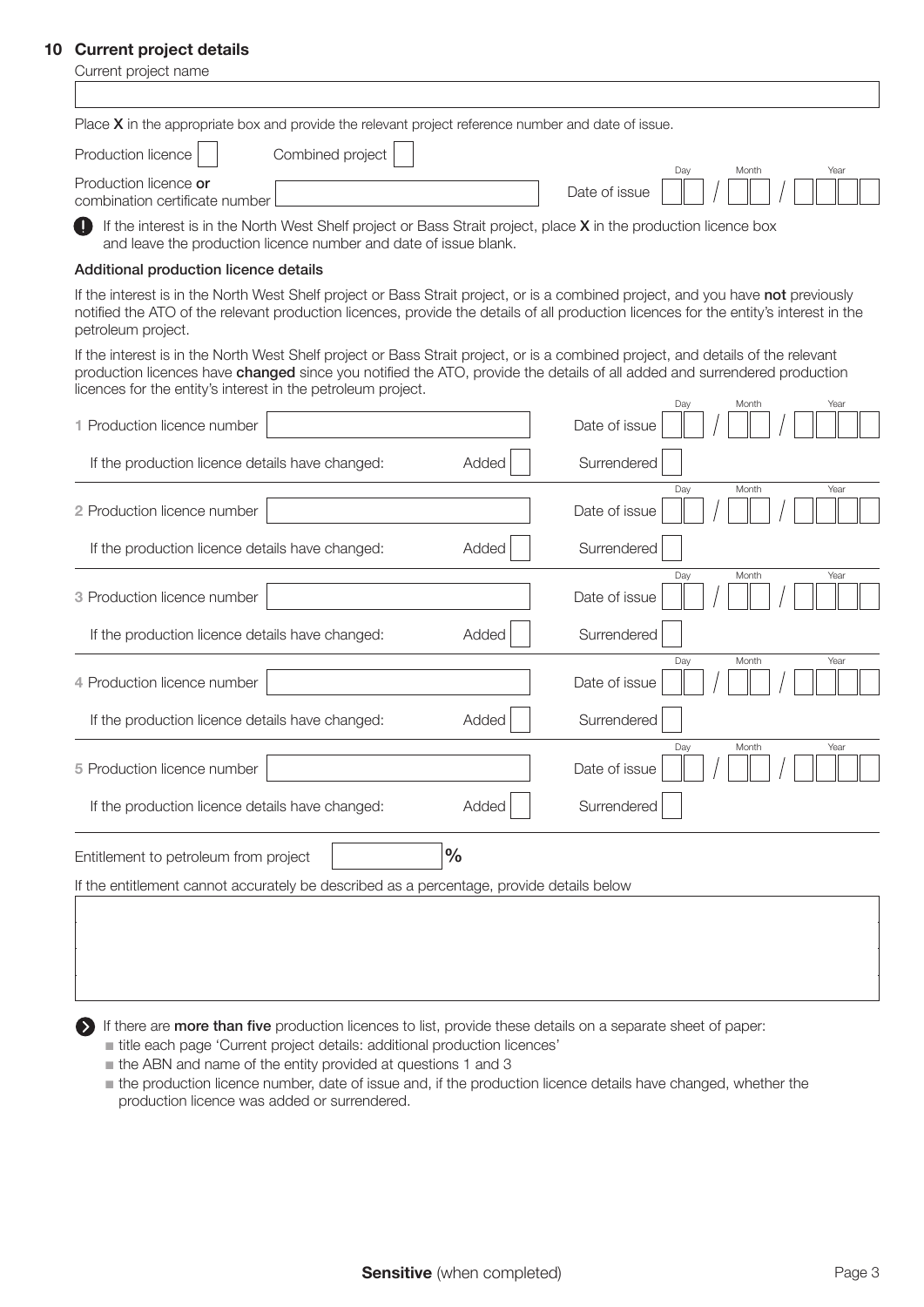# Section C: Calculation of notional tax amount in relation to instalment period

|    | 11 Has the entity elected to be bound by the functional currency rules?                                                                         |              |            |                |                          |
|----|-------------------------------------------------------------------------------------------------------------------------------------------------|--------------|------------|----------------|--------------------------|
|    | Go to question 14<br><b>No</b>                                                                                                                  |              |            |                |                          |
|    | Yes                                                                                                                                             |              |            |                |                          |
|    | 12 What is the functional currency translation rate?                                                                                            |              |            |                |                          |
|    | Provide the functional currency translation rate used to four significant figures.                                                              |              |            |                |                          |
|    | 13 State the applicable functional currency code                                                                                                |              |            |                |                          |
|    | For the list of the functional currency codes that can be used, refer to Guide to functional currency rules on our website<br>at www.ato.gov.au |              |            |                |                          |
|    | 14 Expenses payable in relation to sales                                                                                                        | A.           | \$         |                | $0 - 80$                 |
|    | Provide the total expenses payable in relation to sales for the assessable receipts provided at question 15.                                    |              |            |                |                          |
|    | 15 Assessable receipts derived during the instalment period                                                                                     |              |            |                |                          |
|    | Assessable petroleum receipts                                                                                                                   | в            | \$         | 0              |                          |
|    | Assessable tolling receipts                                                                                                                     | C            | \$         | 0              |                          |
|    | Assessable exploration recovery receipts                                                                                                        |              | S          | 0              |                          |
|    | Assessable property receipts                                                                                                                    | Е            | S          | $\overline{0}$ | ŀ⊠                       |
|    | Assessable miscellaneous compensation receipts                                                                                                  |              | \$         | $\overline{0}$ | $\sim$                   |
|    | Assessable employee amenities receipts                                                                                                          | G            | \$         | 0              | ∙⊠                       |
|    | Assessable incidental production receipts                                                                                                       | H.           | \$         |                | $0 .\times$              |
|    | <b>TOTAL ASSESSABLE RECEIPTS DERIVED</b>                                                                                                        |              |            |                |                          |
|    | $(B + C + D + E + F + G + H)$                                                                                                                   |              | S          | 0              |                          |
| 16 | Deductible expenditure incurred during the instalment period                                                                                    |              |            |                |                          |
|    | Class 1 augmented bond rate general expenditure                                                                                                 |              | $J$ \$     |                | $0 \cdot \mathbb{R}$     |
|    | Class 1 augmented bond rate exploration expenditure                                                                                             |              | <b>K\$</b> |                | $0$ $\sim$               |
|    | Class 2 uplifted general expenditure                                                                                                            |              | \$         |                | $0$ $\mathcal{R}$        |
|    | Class 1 GDP factor expenditure                                                                                                                  | M            | \$         |                | $0 \times$               |
|    | Class 2 uplifted exploration expenditure                                                                                                        | N.           | \$         |                | $0$ $\sim$               |
|    | Class 2 GDP factor expenditure                                                                                                                  | $\mathbf{O}$ | \$         |                | $0$ $\cdot$ $\otimes$    |
|    | Resource tax expenditure                                                                                                                        | P            | \$         |                | $0 - R$                  |
|    | Starting base expenditure                                                                                                                       | $\mathsf R$  | \$         |                | $0$ $\rightarrow \infty$ |
|    | Closing-down expenditure                                                                                                                        | S            | \$         |                | $0$ $\rightarrow \infty$ |
|    | TOTAL DEDUCTIBLE EXPENDITURE                                                                                                                    |              |            |                |                          |
|    | $(J + K + L + M + N + O + P + R + S)$                                                                                                           |              | 3          |                | $0$ $\mathbb{R}$         |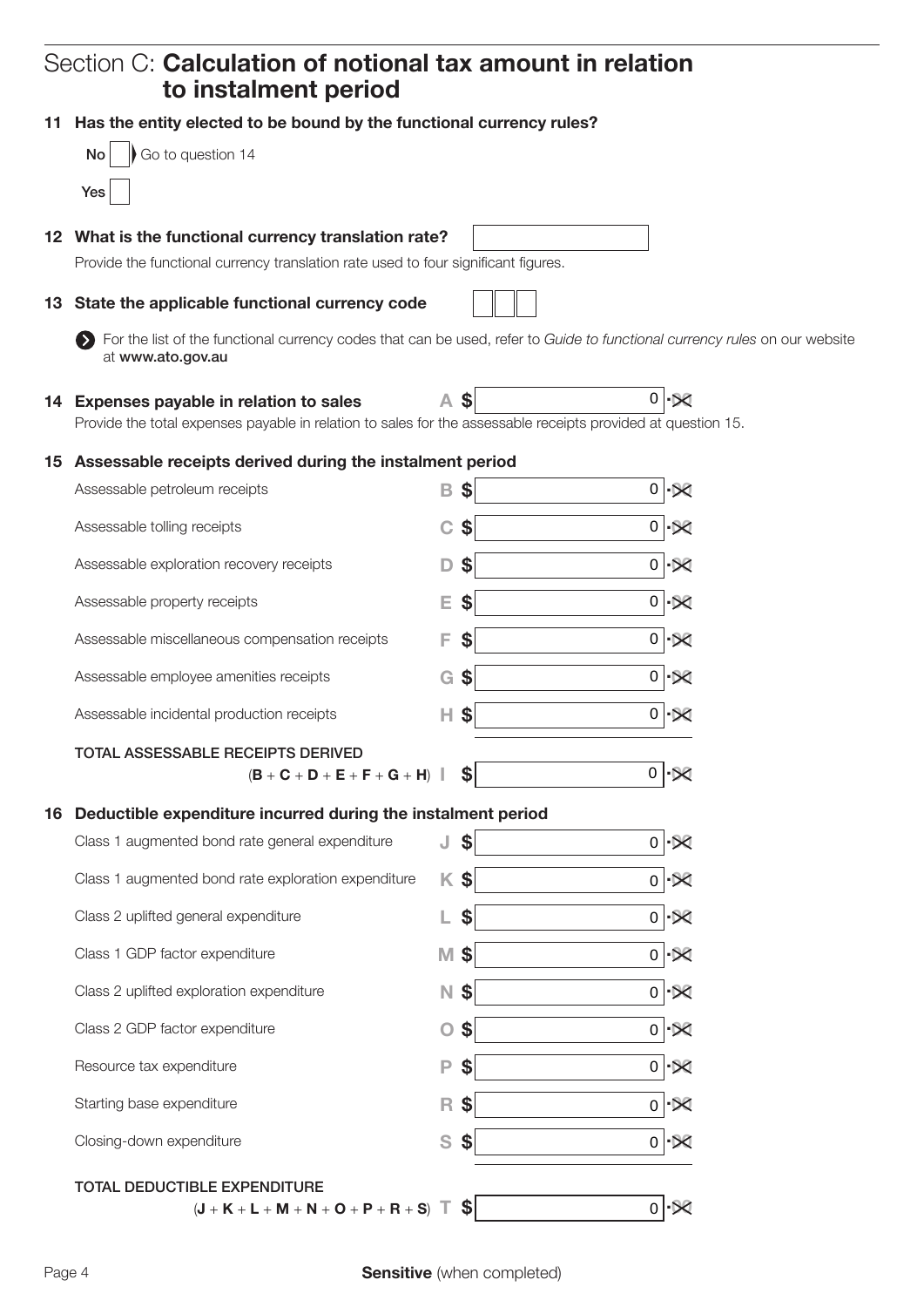### 17 Exploration expenditure amounts transferred to this project for the instalment period

|    | Total of the amounts transferred from other projects of the entity                                                                 |                              | U | \$                        | $0 \mathbf{X} $      |
|----|------------------------------------------------------------------------------------------------------------------------------------|------------------------------|---|---------------------------|----------------------|
|    | Total of the amounts transferred from projects of group companies                                                                  |                              | V | \$                        | $0 \cdot \mathbb{R}$ |
|    | TOTAL AMOUNT TRANSFERRED                                                                                                           | $(W + V)$                    |   | \$                        | $01\times$           |
| 18 | Taxable profit and undeducted expenditure                                                                                          |                              |   |                           |                      |
|    | <b>Taxable profit – if 15I – 16T – 17W</b> is a negative number or<br>0 (zero), put 0 (zero) and complete 18B                      | $(15I - 16T - 17W)$ A \$     |   |                           | $0 \cdot \mathbb{R}$ |
|    | Undeducted expenditure $-$ if $16T - 15I$ is a negative number or<br>$O$ (zero), put $O$ (zero)                                    | $(16T - 15I)$ B \$           |   |                           | $0 \cdot \mathbb{R}$ |
| 19 | Calculation of the amount of instalment                                                                                            |                              |   |                           |                      |
|    | Tax payable – if <b>18A</b> is 0 (zero) put 0 (zero)                                                                               | $(18A \times 40\%)$ C \$     |   |                           | $0 \mathcal{R} $     |
|    | Notional tax amount(s) payable for preceding instalment<br>period(s) in the current year of tax                                    | 30 September D               |   | $\mathbf{s}$              | $0 \cdot 80$         |
|    |                                                                                                                                    | 31 December E                |   | \$                        | $0 \cdot \mathbb{R}$ |
|    | Notional tax amount payable for the current instalment period<br>$-$ if $C - D - E$ is a negative number or 0 (zero), put 0 (zero) | $(C - D - E)$ $\overline{F}$ |   | $\boldsymbol{\mathsf{s}}$ | $0 \mathcal{R} $     |

A refund for previously paid instalments cannot be claimed.